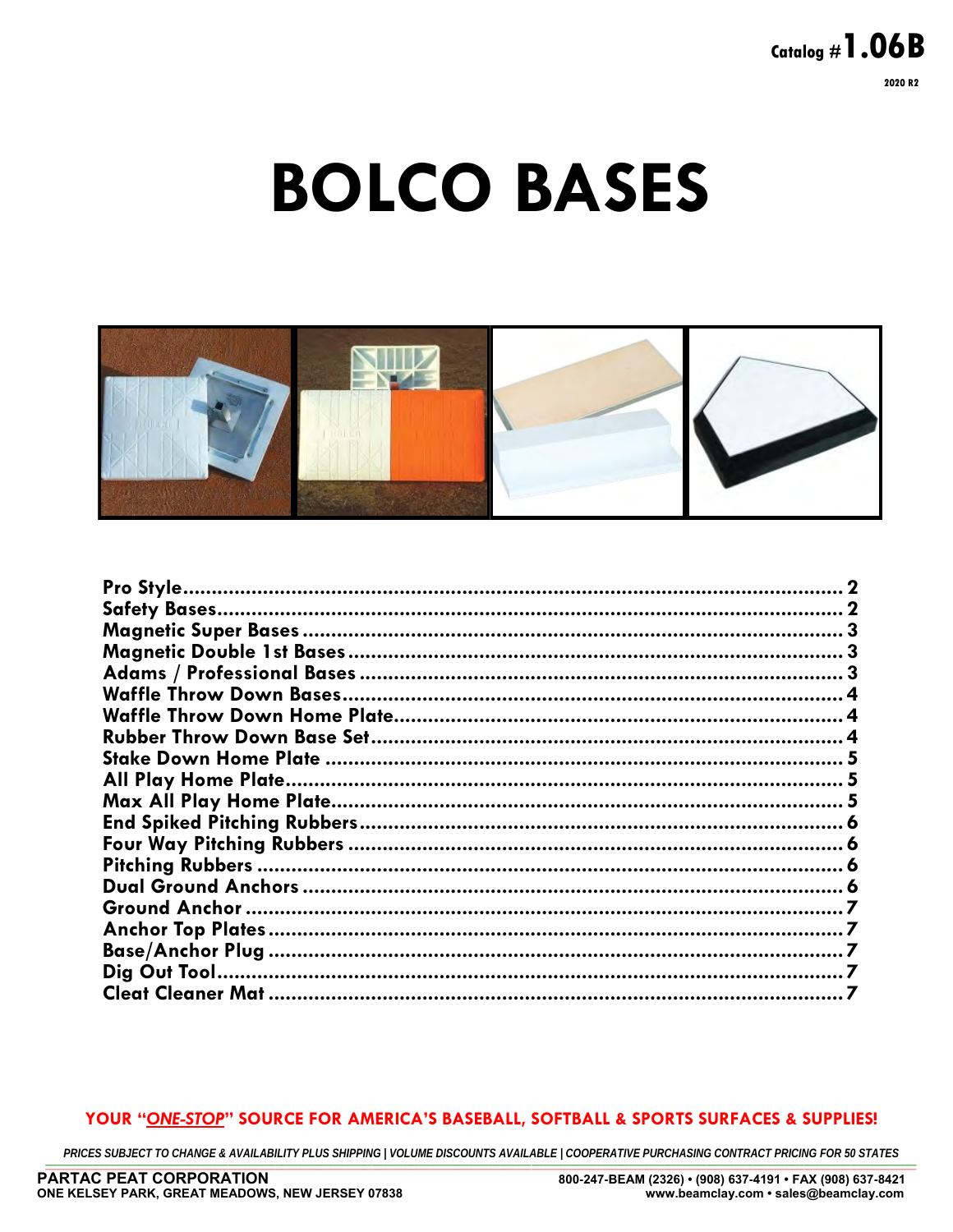

**WHOLESALE PRICE LIST BEAM CLAY EFFECTIVE: OCTOBER 1, 2021 ®**



**\$149.21**

**\$129.38**

## **PRO STYLE BASE WITH METAL PAN**

#### **#6200-ML**

Set of 3 regulation size 15" x 15" x 3" bases Rubber Cover Universal Stanchion Ground Anchor Included

Shipping weight: 34 lbs.



#### **BOLCO PRO-STYLE BASES**

#### **#175-MLB**

Set of 3 regulation size 15" x 15" x 3" bases for all ages and skill levels Durable one piece all rubber construction Modular heavy gauge non-collapsible textured white rubber Universal aluminum stanchion fits both male and female ground anchor The 175-MLB is not an impact base Ground anchor not included *(see page 7)* Shipping weight: 42 lbs. **\$282.06**



#### **BOLCO PRO STYLE MODEL BASES**

#### **#100-ML**

Set of 3 regulation size 15" x 15" x 3" bases Vinyl Cover

Bonded polyurethane padding

Strapless bases easily bolted to anchor plate

Shipping weight: 22 lbs.

Anchor and anchor plate *NOT* included *(see page 7)* 

#### **SAFETY BASES**

#### **#150-SB**

Set of 3 regulation size 15" x 15" x 2-1/2" slide over safety bases for all skill levels

Modular one piece all rubber construction

Tapered sides

Heavy gauge non-collapsible textured white rubber

Universal aluminum stanchion bits both male and female ground anchor Ground anchor not included *(see page ??)*

Shipping weight: 26 lbs. per set

**\$231**





**\*\*Minimum \$50 order - add \$5 service charge for orders under \$50**

## **YOUR "***ONE-STOP***" SOURCE FOR AMERICA'S BASEBALL, SOFTBALL & SPORTS SURFACES & SUPPLIES!**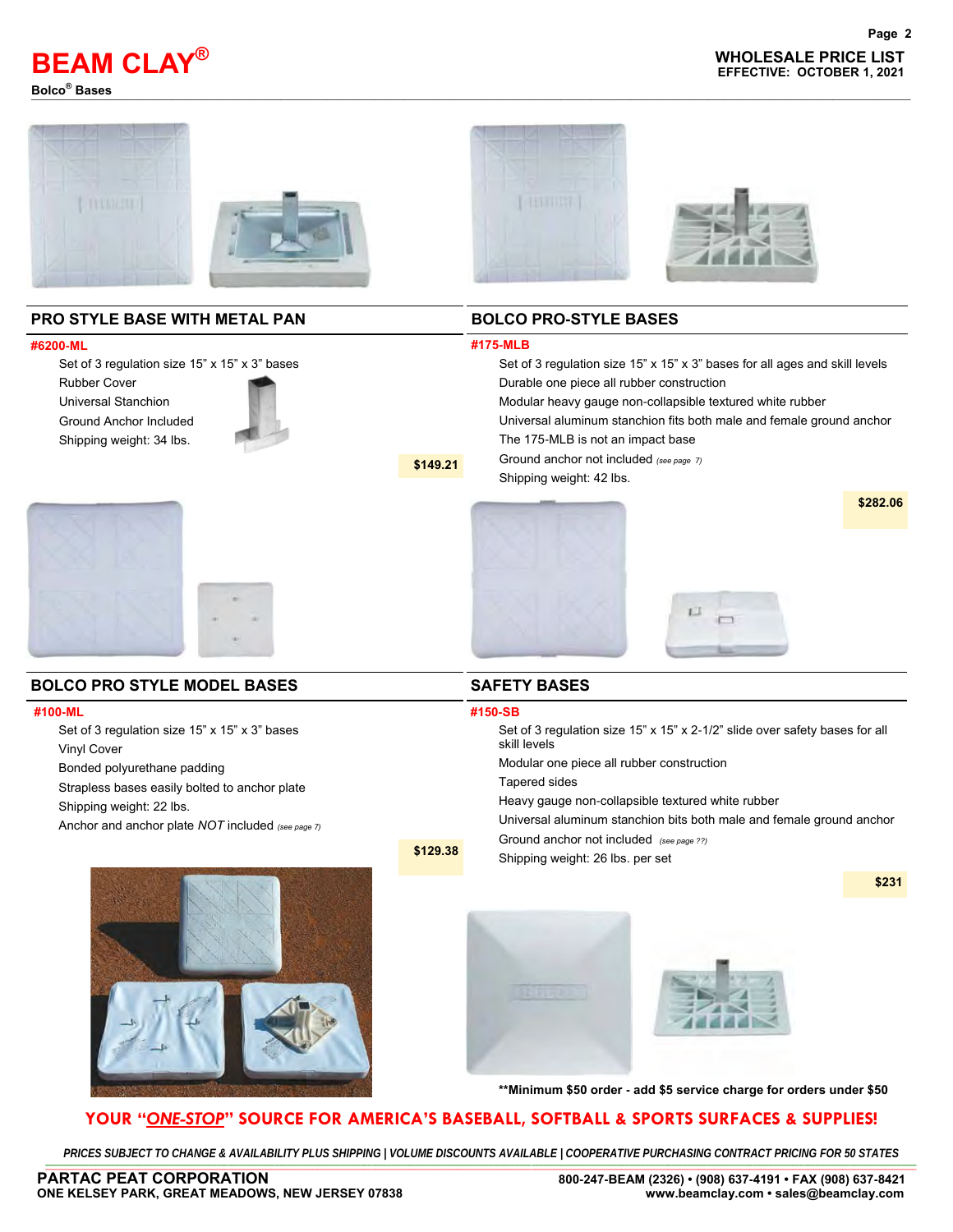## **WHOLESALE PRICE LIST BEAM CLAY EFFECTIVE: NOVEMBER 1, 2021 ®**

**Bolco® Bases** —————————————————————————————————————–———————————————————



substitute for using proper sliding techniques.

#### **MAGNETIC SUPER BASE**

Magnetic Super Base

Approved for Little League and meets rule 1.06 which mandates a release style base

Reduce risk of serious injury to sliding players with this unique base designed for all ages

Bases release when the magnetic attraction between the base and magnetic fixture are overcome by excessive force from a slide

3 different plate sizes that bolt to the bottom of the base pan to adjust the holding strength of the base to the anchor

Base cover has a ribbed surface design to reduce the risk of slipping

Durable rubber base cover and steel stanchion pan for excellent durability

Regulation size 15" x 15" x 3"

Designed to fit all female style ground anchors, not included

*I*ncludes base cover, stanchion pan, ground insert and 3 interchangeable plates

Bases designed to reduce sliding injuries are not a substitute for proper sliding techniques

(Please note, these are not sets.)

| #1245028 Magnetic Super Base Set of 3<br>This set includes 3 complete bases, 3 base plugs<br>(#BBBLPLUGPK), 3 ground anchors (#BBANCHOR)<br>and a clean out tool (#BBDIGOUT) | \$825/SET |  |
|------------------------------------------------------------------------------------------------------------------------------------------------------------------------------|-----------|--|
| <b>#BBMMSBXX</b> Complete Single Base - 15" x 15" x 3"                                                                                                                       | \$230/EA. |  |
| #27BBMAGFIX Magnetic Base Fixture                                                                                                                                            | \$185/EA. |  |
| #1185829 Replacement Base Cover and Pan                                                                                                                                      | \$99/EA.  |  |
| <b>#BBANCHOR</b> Ground Anchors - 3/Set                                                                                                                                      | \$55/SET  |  |
|                                                                                                                                                                              |           |  |



## **MAGNETIC DOUBLE 1ST BASE**

Perfect addition for those who have magnetic type bases

"White part" is attached to the magnetic stanchion conventionally leaving the safety orange base in foul territory

"Orange part" is at ground level.

#### **#1274127 \$330/EA.**



#### **Professional Bases with Straps**

| 120-PRO or 120-LL                                                                                               |                                      |              |  |  |
|-----------------------------------------------------------------------------------------------------------------|--------------------------------------|--------------|--|--|
| Official size: 15" x 15" OR Youth 14" x 14"                                                                     |                                      |              |  |  |
| Outer cover is 100% nylon-impregnated vinyl                                                                     |                                      |              |  |  |
| Inverted sewn corner seams and a double-thick top<br>stand up to extended use                                   |                                      |              |  |  |
| Poly-foam inner core allows a soft, cushioned landing for<br>runners                                            |                                      |              |  |  |
| Includes six spikes to enable quick installation and se-<br>cure placement on your baseball or softball diamond |                                      |              |  |  |
|                                                                                                                 | Packed 3 bases per set with 6 spikes |              |  |  |
| $15$ " x $15$ "                                                                                                 | <b>120-PRO</b>                       | \$127.95/EA. |  |  |
| $14" \times 14"$                                                                                                | 120-LL                               | \$97.95/EA.  |  |  |

| **Minimum \$50 order - add \$5 service charge for orders under \$50 | <i>≟</i> xtra Spike | <b>BBSPIKE</b> | \$1.55/EA. |
|---------------------------------------------------------------------|---------------------|----------------|------------|
|---------------------------------------------------------------------|---------------------|----------------|------------|

## **YOUR "***ONE-STOP***" SOURCE FOR AMERICA'S BASEBALL, SOFTBALL & SPORTS SURFACES & SUPPLIES!**

PRICES SUBJECT TO CHANGE & AVAILABILITY PLUS SHIPPING | VOLUME DISCOUNTS AVAILABLE | COOPERATIVE PURCHASING CONTRACT PRICING FOR 50 STATES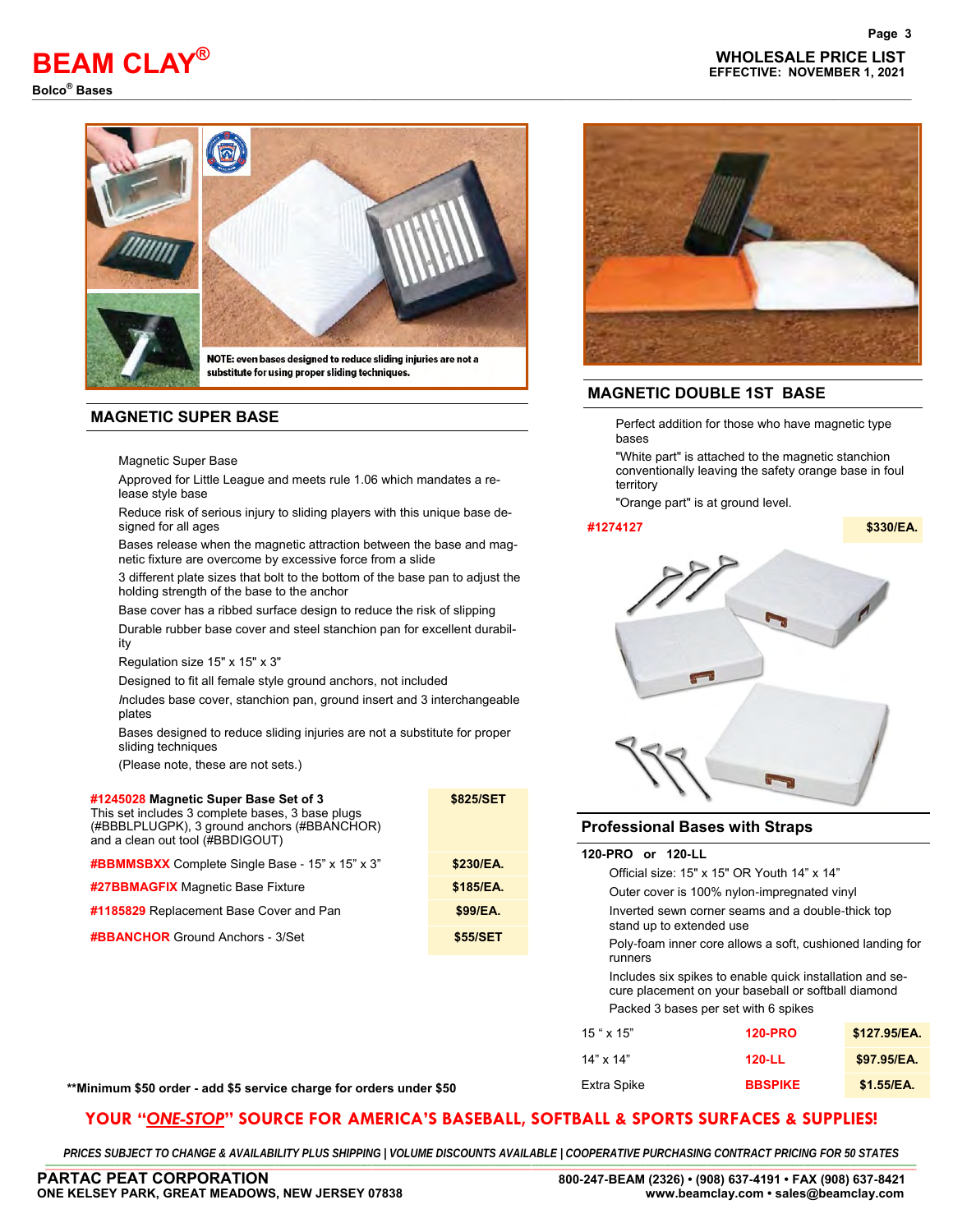

**Page 4**



#### **MOLDED DOUBLE FIRST BASE**

#### **#110-DBL**

1 Regulation size 15" x 30" x 3" base



Modular heavy gauge non-collapsible textured rubber Universal aluminum stanchion fits a male or female ground anchor

Ground anchor not included *(see page 7)* 

Shipping weight: 26 lbs.

**\$194.53**



## **WAFFLE THROW DOWN BASES**

**#170R-WTD**

Set of 3 bases Retail packaged Shipping weight: 17 lbs.





## **WAFFLE THROW DOWN HOME PLATE**

**#370R-WHP** Individually sold Retail packaged Shipping weight: 7 lbs.

**\$11.33**



## **RUBBER THROW DOWN BASE SET**

#### **#190R-RTD**

Set of 5 bases includes: 3 Bases 1 Home plate 1 Pitcher's rubber Retail packaged Shipping weight: 6 lbs.

**\$11.10**

#### **\*\*Minimum \$50 order - add \$5 service charge for orders under \$50**

#### **YOUR "***ONE-STOP***" SOURCE FOR AMERICA'S BASEBALL, SOFTBALL & SPORTS SURFACES & SUPPLIES!**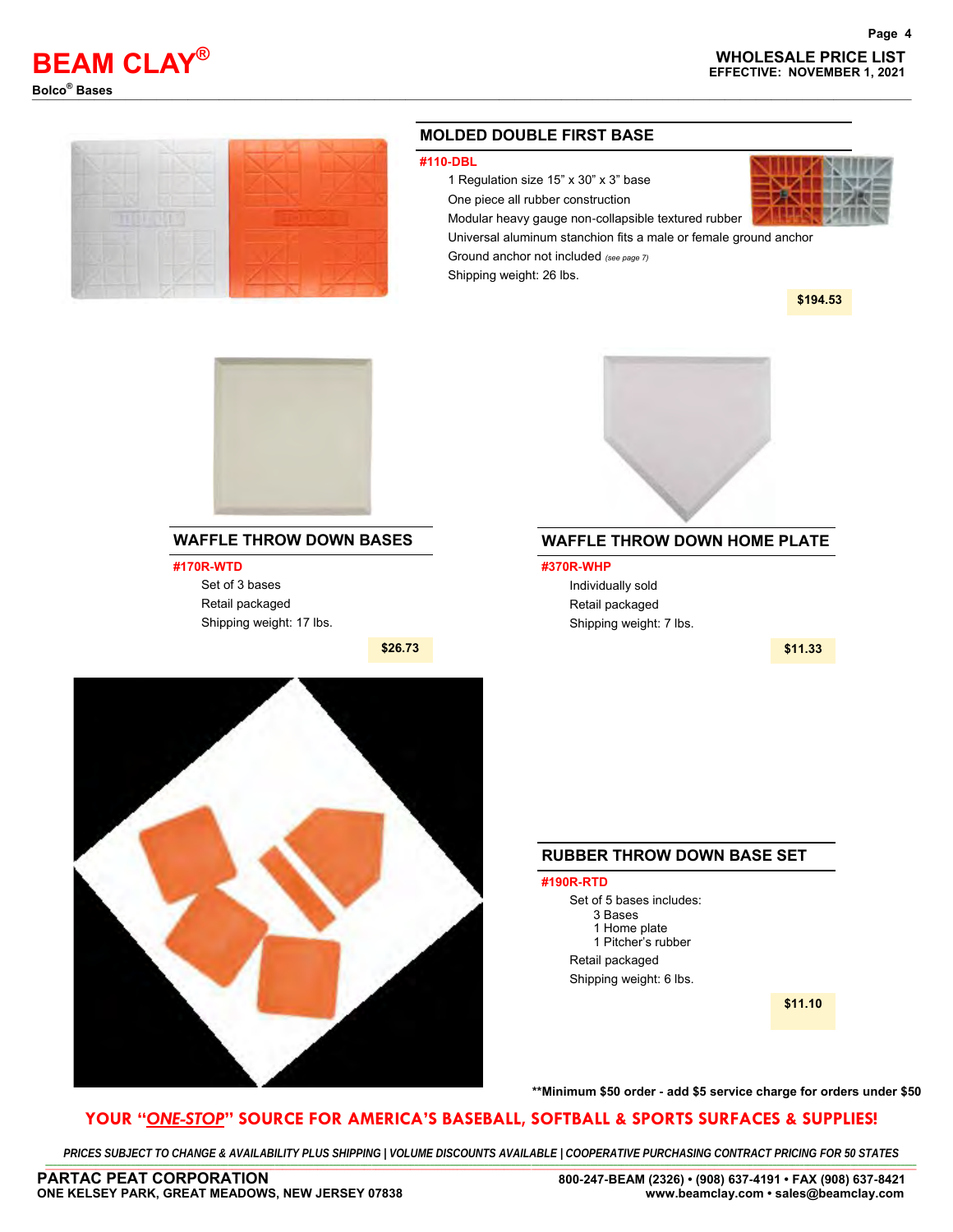## **WHOLESALE PRICE LIST BEAM CLAY EFFECTIVE: JANUARY 1, 2021 ®**

**Page 5**

**Bolco® Bases** —————————————————————————————————————–———————————————————



#### **STAKE DOWN HOME PLATE**

#### **#310-SHP**

- Ground anchor included #227-FAS
- White top, black beveled edges
	- Stanchion and mounting plate included
- Powder coated for better rust and corrosion protection
- Regulation size
- Shipping weight: 17 lbs.





## Back

## **ALL PLAY HOME PLATE**

#### **#300-AS**

Regulation size: 3" thick home plate No Corners or edges to catch spikes Beveled edges extend down into deep black apron Entire exterior molded heavy duty rubber Wood filled Ready to install Shipping weight: 25 lbs.

**\$66.82**

**\$75.04**



#### **MAX ALL PLAY HOME PLATE**

**#300-WAS**

Regulation size: 3" thick home plate No Corners or edges to catch spikes Beveled edges extend down into deep black apron Molded heavy duty rubber Waffle Back Ready to install Shipping weight: 23 lbs.



#### Back



**\$64.09**

**\*\*Minimum \$50 order - add \$5 service charge for orders under \$50**

## **YOUR "***ONE-STOP***" SOURCE FOR AMERICA'S BASEBALL, SOFTBALL & SPORTS SURFACES & SUPPLIES!**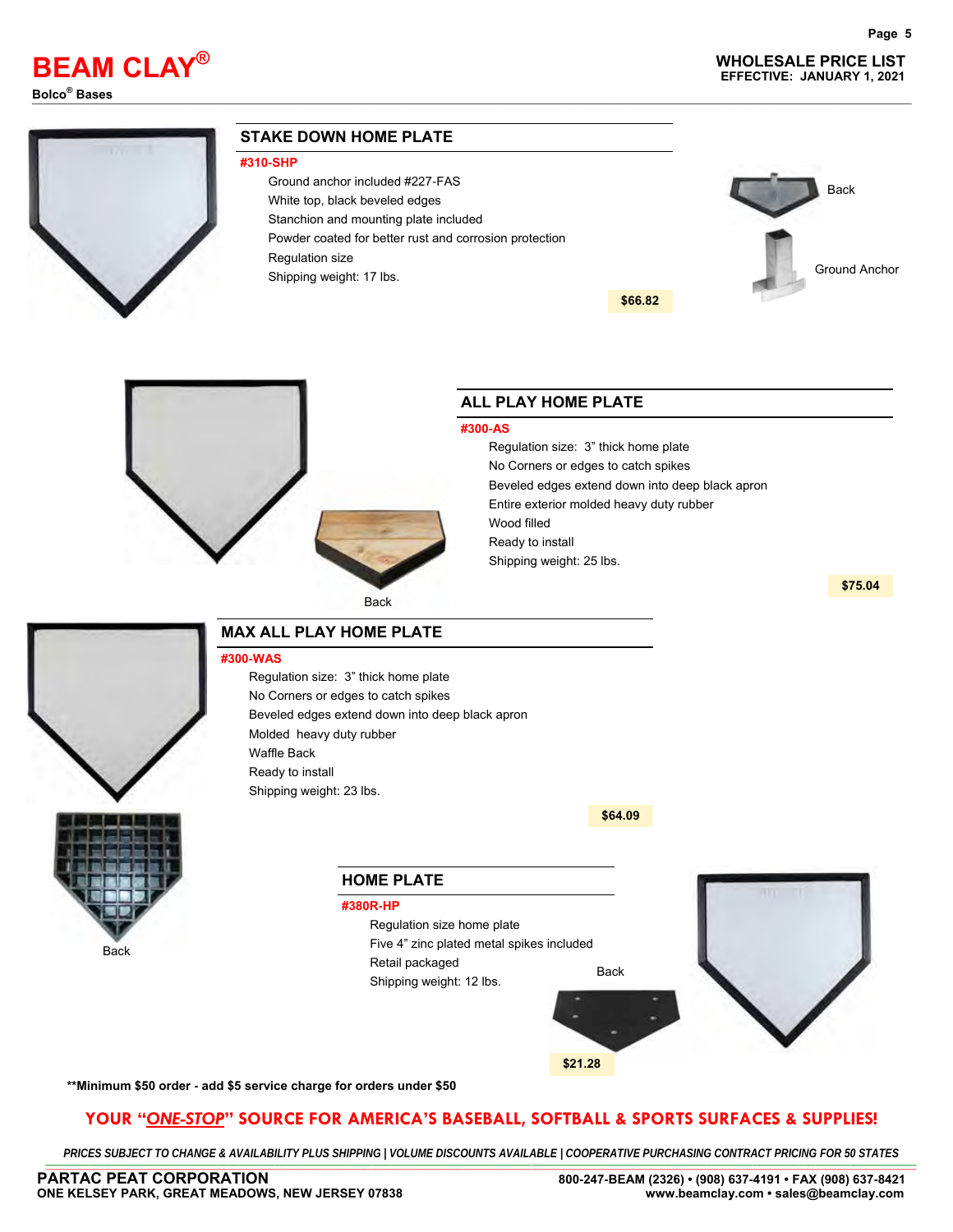# **Bolco® Bases** —————————————————————————————————————–———————————————————

**Page 6**



## **YOUR "***ONE-STOP***" SOURCE FOR AMERICA'S BASEBALL, SOFTBALL & SPORTS SURFACES & SUPPLIES!**